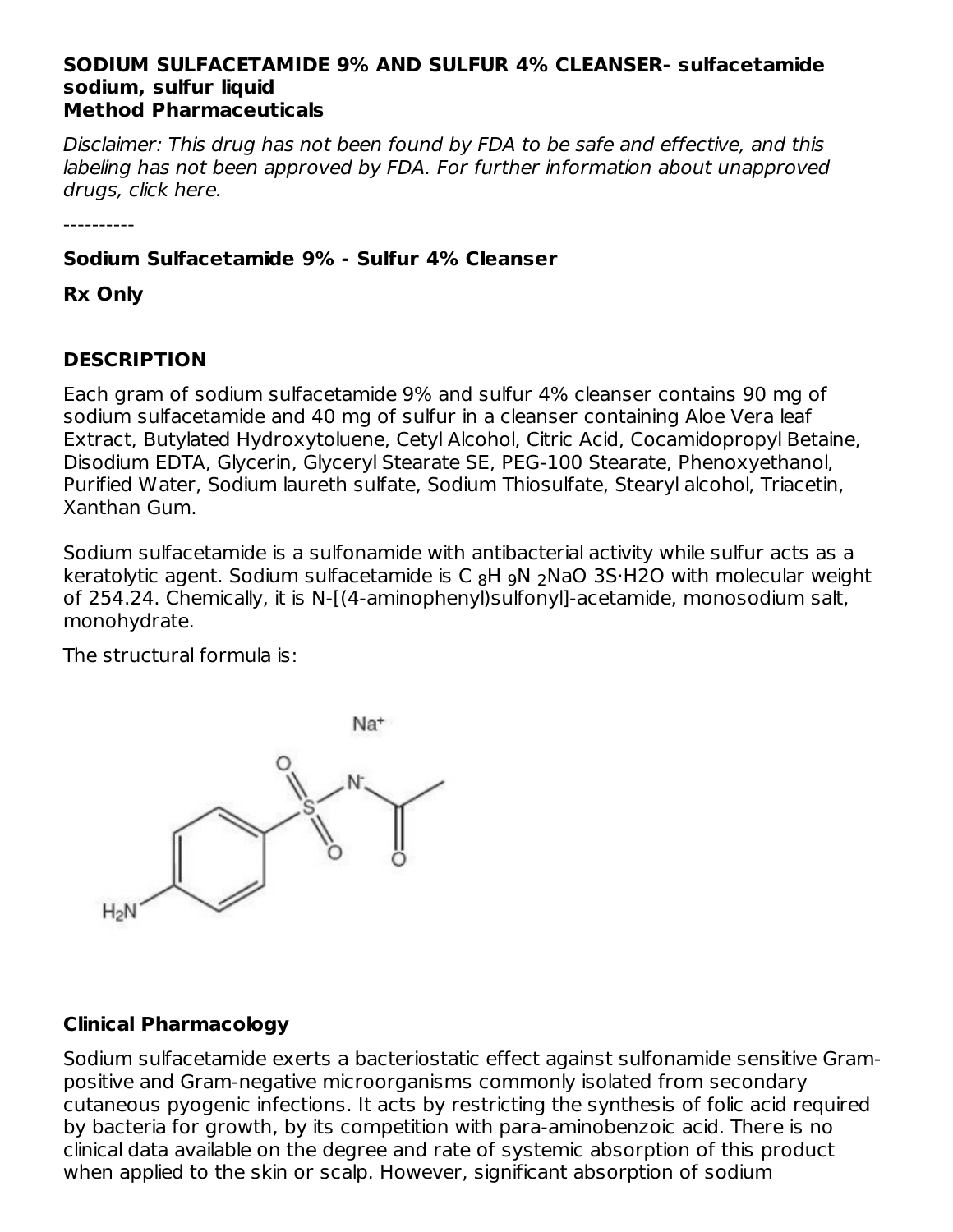sulfacetamide through the skin has been reported.

The following in vitro data is available but the clinical significance is unknown. Organisms that show susceptibility to sodium sulfacetamide are: Streptococci, Staphylococci, E. coli, Klebsiella pneumoniae, Pseudomonas pyocyanea, Salmonella species, Proteus vulgaris, Nocardia and Actinomyces.

The exact mode of action of sulfur in the treatment of acne is unknown, but it has been reported that it inhibits the growth of Propionibacterium acnes and the formation of free fatty acids.

### **INDICATIONS**

SODIUM SULFACETAMIDE 9% - SULFUR 4% CLEANSER is indicated for use in the topical control of acne vulgaris, acne rosacea and seborrheic dermatitis.

## **CONTRAINDICATIONS:**

SODIUM SULFACETAMIDE 9% - SULFUR 4% CLEANSER is contraindicated for use by patients having known hypersensitivity to sulfonamides, sulfur or any other component of this preparation. SODIUM SULFACETAMIDE 9% - SULFUR 4% CLEANSER is not to be used by patients with kidney disease.

#### **WARNINGS**

Although it is rare, sensitivity to sodium sulfacetamide may occur. Therefore, caution and careful supervision should be observed when prescribing this drug for patients who may be prone to hypersensitivity to topical sulfonamides. Systemic toxic reactions such as agranulocytosis, acute hemolytic anemia, purpura hemorrhagica, drug fever, jaundice, and contact dermatitis indicate hypersensitivity to sulfonamides. Particular caution should be employed if areas of denuded or abraded skin are involved.

FOR EXTERNAL USE ONLY. NOT FOR INTRAVAGINAL OR OPHTHALMIC USE. (KEEP AWAY FROM EYES).

KEEP OUT OF REACH OF CHILDREN.

In case of accidental ingestion contact a poison control center immediately. Keepcontainer tightly closed.

#### **Precaution**

General: If irritation develops, use of the product should be discontinued and appropriate therapy instituted. Patients should be carefully observed for possible local irritation or sensitization during long-term therapy. The object of this therapy is to achieve desquamation without irritation, but sodium sulfacetamide and sulfur can cause reddening and scaling of the epidermis. These side effects are not unusual in the treatment of acne vulgaris, but patients should be cautioned about the possibility.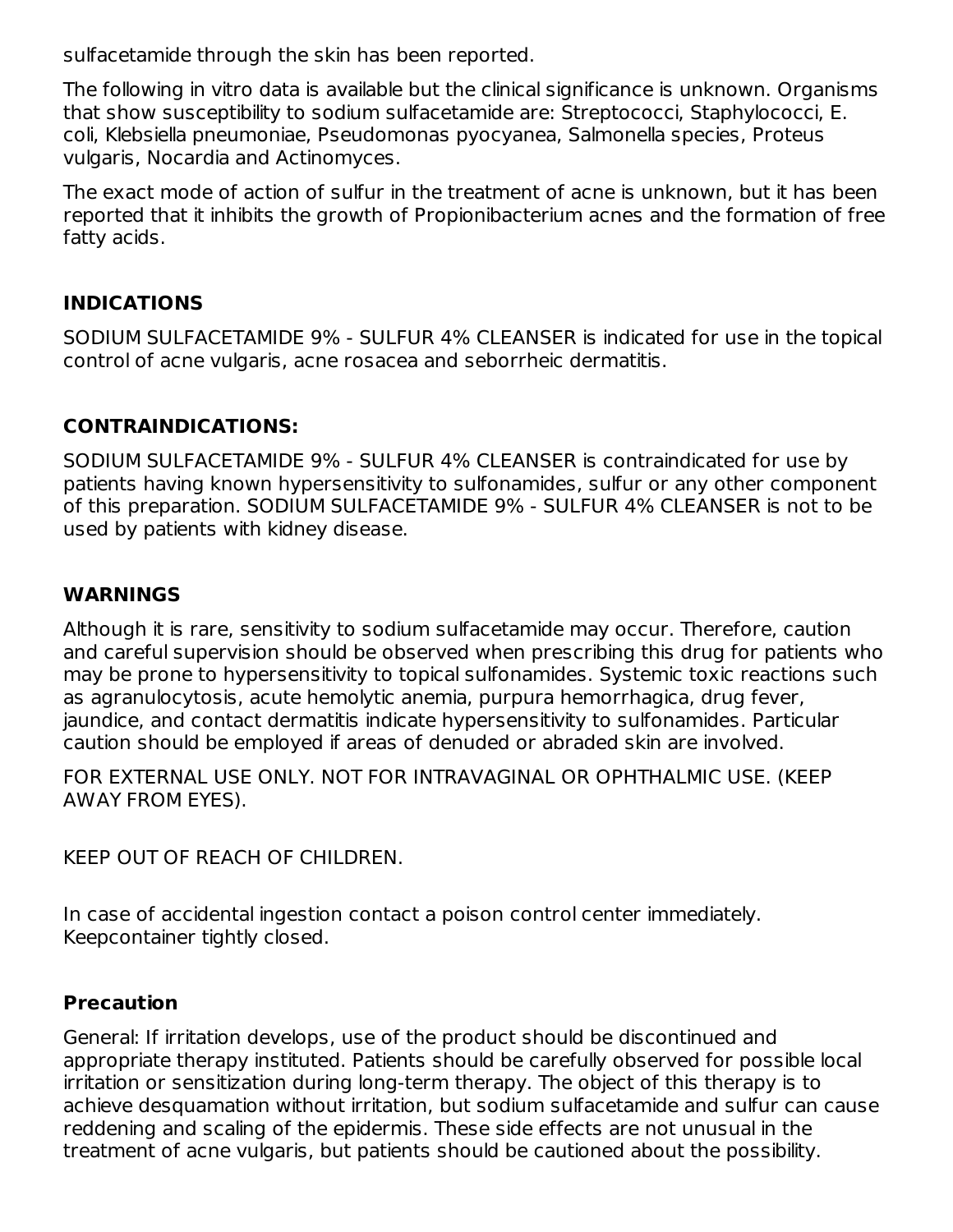**Information for Patients:** Avoid contact with eyes, eyelids, lips and mucous membranes. If accidental contact occurs, rinse with water. If excessive irritation develops, discontinue use and consult your physician.

**Carcinogenesis, Mutagenesis and Impairment of Fertility**: Long-term studies in animals have not been performed to evaluate carcinogenic potential.

**Pregnancy:** Category C. Animal reproduction studies have not been conducted with Sodium Sulfacetamide 9% & Sulfur 4% Cleanser. It is also not known whether Sodium Sulfacetamide 9% & Sulfur 4% Cleanser can cause fetal harm when administered to a pregnant woman or can affect reproduction capacity. Sodium Sulfacetamide 9% & Sulfur 4% Cleanser should be given to a pregnant woman only if clearly needed.

**Nursing Mothers:** It is not known whether sodium sulfacetamide is excreted in the human milk following topical use of Sodium Sulfacetamide 9% & Sulfur 4% Cleanser. However, small amounts of orally administered sulfonamides have milk. In view of this and because many drugs are excreted in human milk, caution should be exercised when Sodium Sulfacetamide 9% & Sulfur 4% Cleanser is administered to a nursing woman.

**Pediatric Use:** Safety and effectiveness in children under the age of 12 have not been established.

#### **Adverse Reaction**

Although rare, sodium sulfacetamide may cause local irritation.

Call your doctor for medical advice about side effects.

To report a serious adverse event or obtain product information, call 1-877-250-3427.

## **DOSAGE AND ADMINISTRATION**

Wash affected area once or twice daily, or as directed by your physician. Avoid contact with eyes or mucous membranes. Wet skin and liberally apply to areas to be cleansed, massage gently into skin for 10-20 seconds working into a full lather, rinse thoroughly and pat dry. If drying occurs, it may be controlled by rinsing cleanser off sooner or using less often.

## **See label booklet for Full Prescribing Information.**

## **HOW SUPPLIED**

Store at 20°C to 25°C (68°F to 77°F), excursions permitted between 15°C and 30°C (between 59°F and 86°F). Brief exposure to temperatures up to 40°C (104°F) may be tolerated provided the mean kinetic temperature does not exceed 25°C (77°F); however, such exposure should be minimized.

NOTICE: Protect from freezing and excessive heat. The product may tend to darken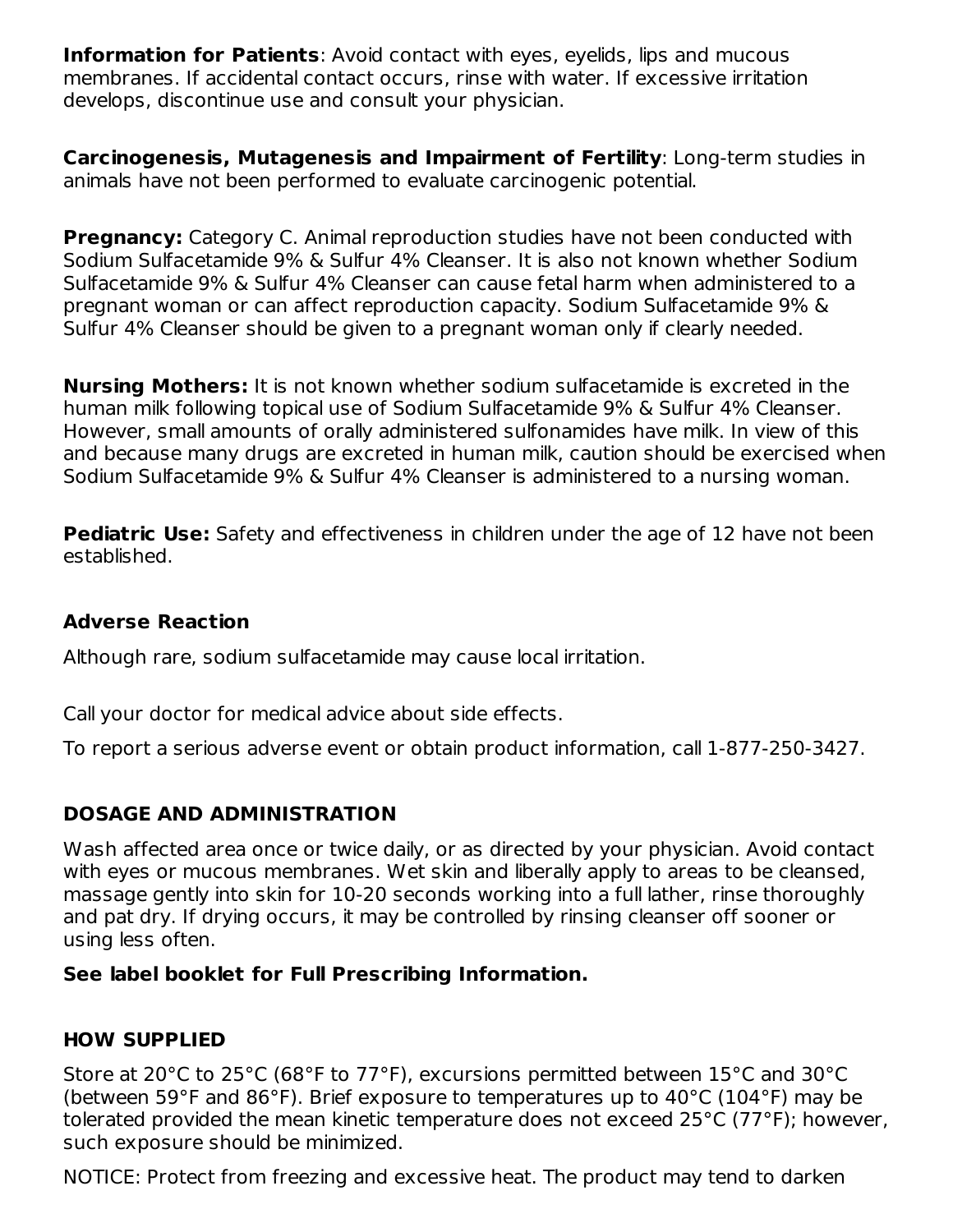slightly on storage. Slight discoloration does not impair the efficacy or safety of the product. Keep bottle tightly closed. Occasionally, a slight discoloration of fabric may occur when an excessive amount of the product is used and comes in contact with white fabrics. This discoloration, however, presents no problem, as it is readily removed by ordinary laundering without bleaches.

This bottle is not filled to the top but does contain 16 fl oz of product as identified on the front panel of the bottle.

|                                                   | <b>INDICATIONS:</b> Sodium Sulfacetamide 9% & Sulfur 4% Cleanser is<br>indicated for the topical control of acne vulgaris, acne rosacea and<br>seborrheic dermatitis.                                                                                                                                                                                                                                                                                                            |  |
|---------------------------------------------------|----------------------------------------------------------------------------------------------------------------------------------------------------------------------------------------------------------------------------------------------------------------------------------------------------------------------------------------------------------------------------------------------------------------------------------------------------------------------------------|--|
| <b>Aethod</b><br>NDC 58657-473-16                 | DIRECTIONS FOR USE: Wash affected area once or twice daily, or as<br>directed by your physician. Avoid contact with eyes or mucous membranes.<br>Wet skin and liberally apply to areas to be cleansed, massage gently into skin<br>for 10-20 seconds working into a full lather, rinse thoroughly and pat dry. If<br>drying occurs, it may be controlled by rinsing cleanser off sooner or using<br>less often. See label booklet for Full Prescribing Information.              |  |
|                                                   | FOR EXTERNAL USE ONLY. NOT FOR INTRAVAGINAL OR OPHTHALMIC<br>USE. (KEEP AWAY FROM EYES).                                                                                                                                                                                                                                                                                                                                                                                         |  |
|                                                   | <b>KEEP OUT OF REACH OF CHILDREN.</b>                                                                                                                                                                                                                                                                                                                                                                                                                                            |  |
| <b>Sodium</b>                                     | In case of accidental ingestion contact a poison control center immediately.<br>Keep container tightly closed.                                                                                                                                                                                                                                                                                                                                                                   |  |
| <b>Sulfacetamide</b>                              | <b>CONTRAINDICATIONS:</b> Sodium Sulfacetamide 9% & Sulfur 4% Cleanser is<br>contraindicated in persons with know or suspected hypersensitivity to<br>sulfonamides, sulfur or any other component of this preparation. Sodium<br>Sulfacetamide 9% & Sulfur 4% Cleanser is not to be used by patients with<br>kidney disease.                                                                                                                                                     |  |
|                                                   | <b>CAUTION:</b> If redness or irritation occurs, discontinue use.                                                                                                                                                                                                                                                                                                                                                                                                                |  |
| & Sulfur<br>(Sodium Sulfacetamide 9% & Sulfur 4%) | Each gram of sodium sulfacetamide 9% and sulfur 4% cleanser contains<br>90 mg of sodium sulfacetamide and 40 mg of sulfur in a cleanser containing<br>Aloe Vera leaf Extract, Butvlated Hydroxytoluene, Cetyl Alcohol, Citric Acid,<br>Cocamidopropyl Betaine, Disodium EDTA, Glycerin, Glyceryl Stearate SE,<br>Green Tea Extract, PEG-100 Stearate, Phenoxyethanol, Purified Water,<br>Sodium laureth sulfate, Sodium Thiosulfate, Stearyl alcohol, Triacetin,<br>Xanthan Gum. |  |
| $9\%$ / $4\%$                                     | STORAGE:<br>Store at 20°C to 25°C (68°F to 77°F), excursions permitted between 15°C<br>and 30°C (between 59°F and 86°F). Brief exposure to temperatures up to<br>40°C (104°F) may be tolerated provided the mean kinetic temperature does<br>not exceed 25°C (77°F); however, such exposure should be minimized.                                                                                                                                                                 |  |
| <b>Cleanser</b>                                   | NOTICE: Protect from freezing and excessive heat. The product may tend to<br>darken slightly on storage. Slight discoloration does not impair the efficacy or<br>safety of the product. Keep bottle tightly closed.                                                                                                                                                                                                                                                              |  |
| <b>For External Use Only</b>                      | Occasionally, a slight discoloration of fabric may occur when an excessive<br>amount of the product is used and comes in contact with white fabrics. This<br>discoloration, however, presents no problem, as it is readily removed by<br>ordinary laundering without bleaches.                                                                                                                                                                                                   |  |
|                                                   | This bottle is not filled to the top but does contain 16 fl oz of product as<br>identified on the front panel of the bottle.                                                                                                                                                                                                                                                                                                                                                     |  |
|                                                   | Manufactured in the U.S.A. for<br>Method Pharmaceuticals, LLC<br>Southlake, Texas 76092                                                                                                                                                                                                                                                                                                                                                                                          |  |
| <b>Rx Only</b>                                    | Sodium Sulfacetamide 9% & Sulfur 4% Cleanser                                                                                                                                                                                                                                                                                                                                                                                                                                     |  |
|                                                   | Rx Only                                                                                                                                                                                                                                                                                                                                                                                                                                                                          |  |
| Net Wt. 16 oz (473 ml)                            |                                                                                                                                                                                                                                                                                                                                                                                                                                                                                  |  |
|                                                   |                                                                                                                                                                                                                                                                                                                                                                                                                                                                                  |  |

# **SODIUM SULFACETAMIDE 9% AND SULFUR 4% CLEANSER**

sulfacetamide sodium, sulfur liquid

| <b>Product Information</b>     |                         |                           |               |  |  |  |  |  |
|--------------------------------|-------------------------|---------------------------|---------------|--|--|--|--|--|
| <b>Product Type</b>            | HUMAN PRESCRIPTION DRUG | <b>Item Code (Source)</b> | NDC:58657-473 |  |  |  |  |  |
| <b>Route of Administration</b> | <b>TOPICAL</b>          |                           |               |  |  |  |  |  |
|                                |                         |                           |               |  |  |  |  |  |
|                                |                         |                           |               |  |  |  |  |  |